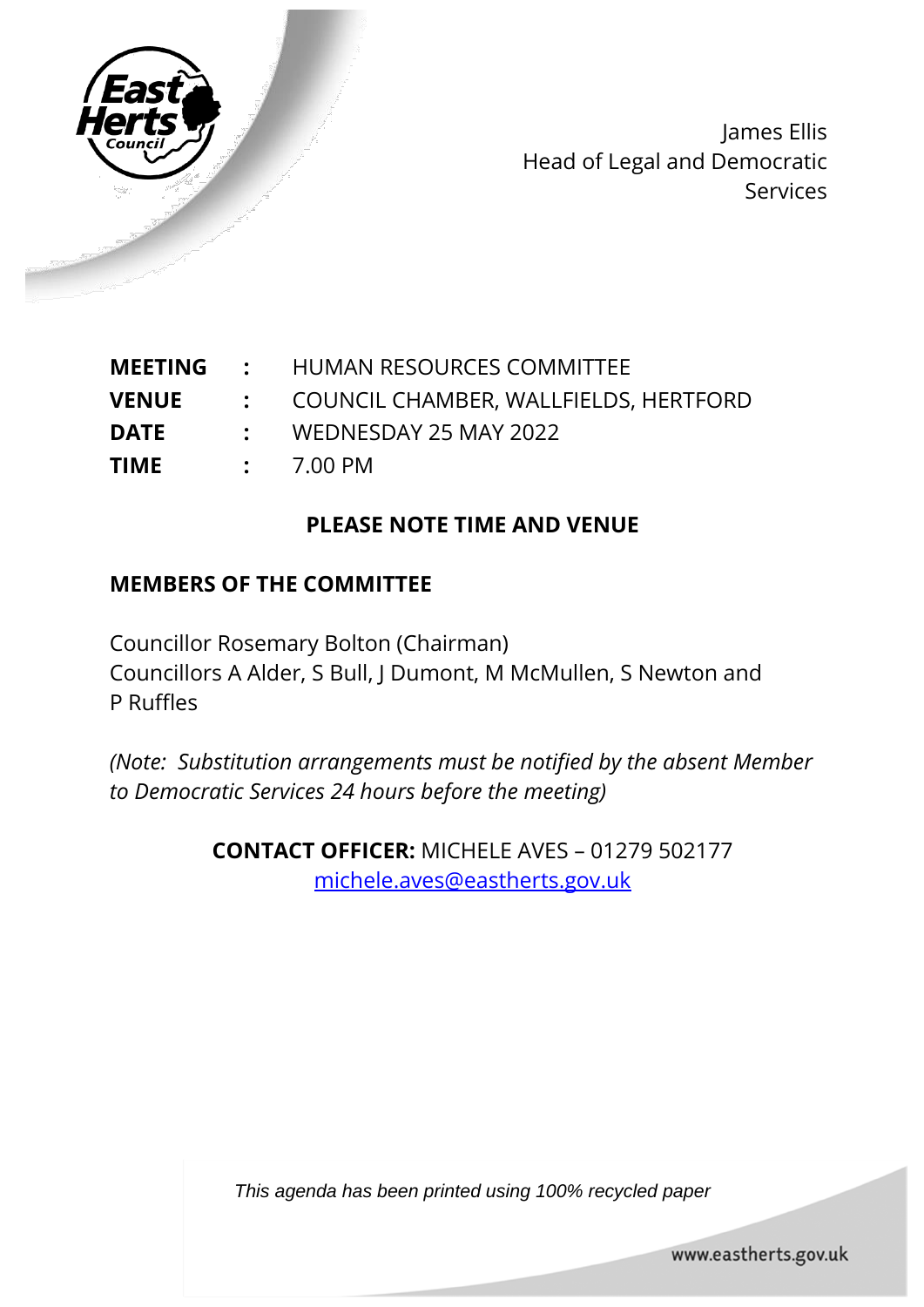## **Disclosable Pecuniary Interests**

A Member, present at a meeting of the Authority, or any committee, sub-committee, joint committee or joint sub-committee of the Authority, with a Disclosable Pecuniary Interest (DPI) in any matter to be considered or being considered at a meeting:

- must not participate in any discussion of the matter at the meeting;
- must not participate in any vote taken on the matter at the meeting;
- must disclose the interest to the meeting, whether registered or not, subject to the provisions of section 32 of the Localism Act 2011;
- if the interest is not registered and is not the subject of a pending notification, must notify the Monitoring Officer of the interest within 28 days;
- must leave the room while any discussion or voting takes place.

### **Public Attendance**

East Herts Council welcomes public attendance at its meetings and meetings will continue to be live streamed and webcasted. For further information, please email democraticservices@eastherts.gov.uk or call the Council on 01279 655261 and ask to speak to Democratic Services.

The Council operates a paperless policy in respect of agendas at committee meetings and the Council will no longer be providing spare copies of Agendas for the Public at Committee Meetings. The mod.gov app is available to download for free from app stores for electronic devices. You can use the mod.gov app to access, annotate and keep all committee paperwork on your mobile device. Visit **https://www.eastherts.gov.uk/article/35542/Political-Structure** for details.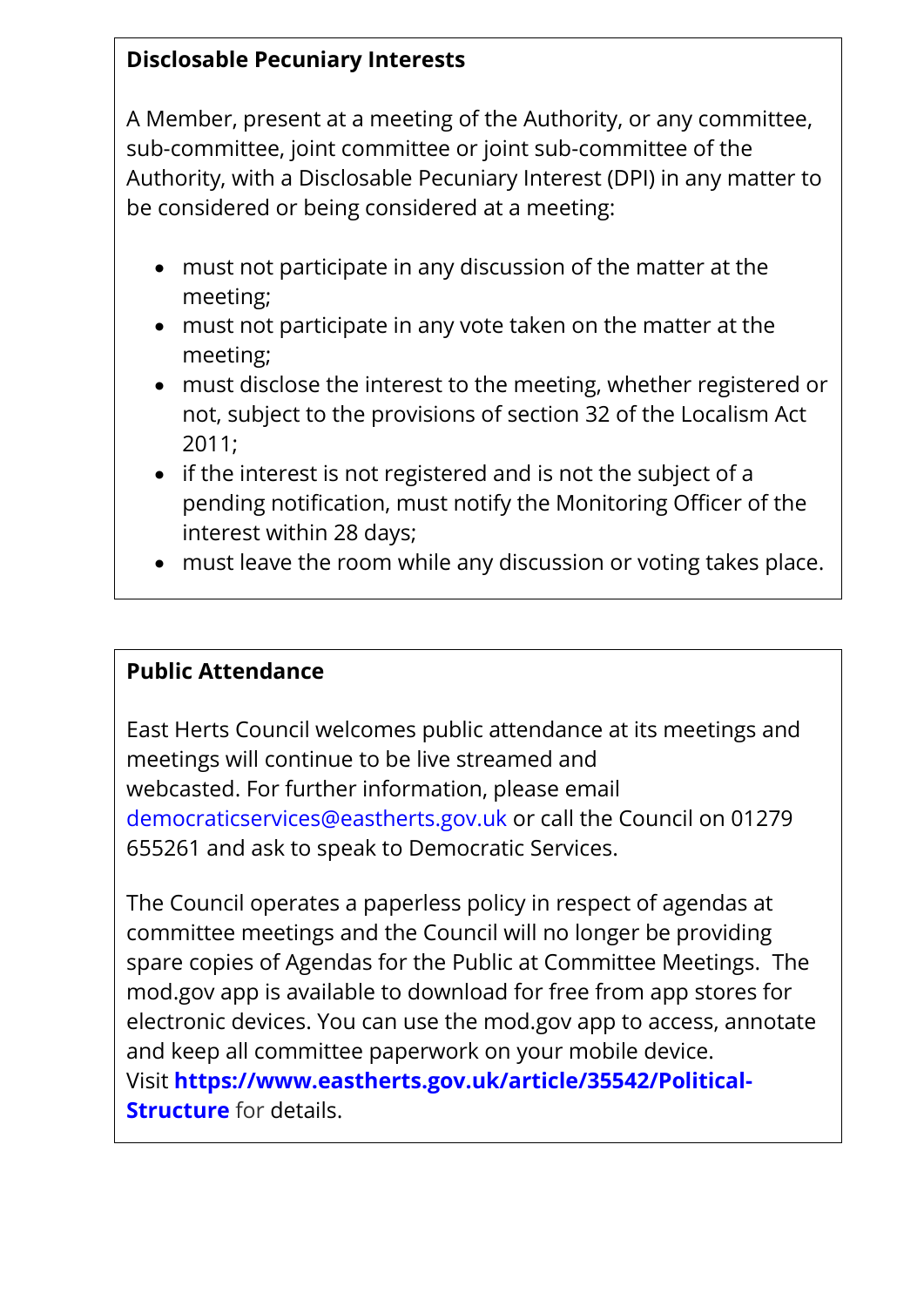# **Audio/Visual Recording of meetings**

Everyone is welcome to record meetings of the Council and its Committees using whatever, non-disruptive, methods you think are suitable, which may include social media of any kind, such as tweeting, blogging or Facebook. However, oral reporting or commentary is prohibited. If you have any questions about this please contact Democratic Services (members of the press should contact the Press Office). Please note that the Chairman of the meeting has the discretion to halt any recording for a number of reasons, including disruption caused by the filming or the nature of the business being conducted. Anyone filming a meeting should focus only on those actively participating and be sensitive to the rights of minors, vulnerable adults and those members of the public who have not consented to being filmed.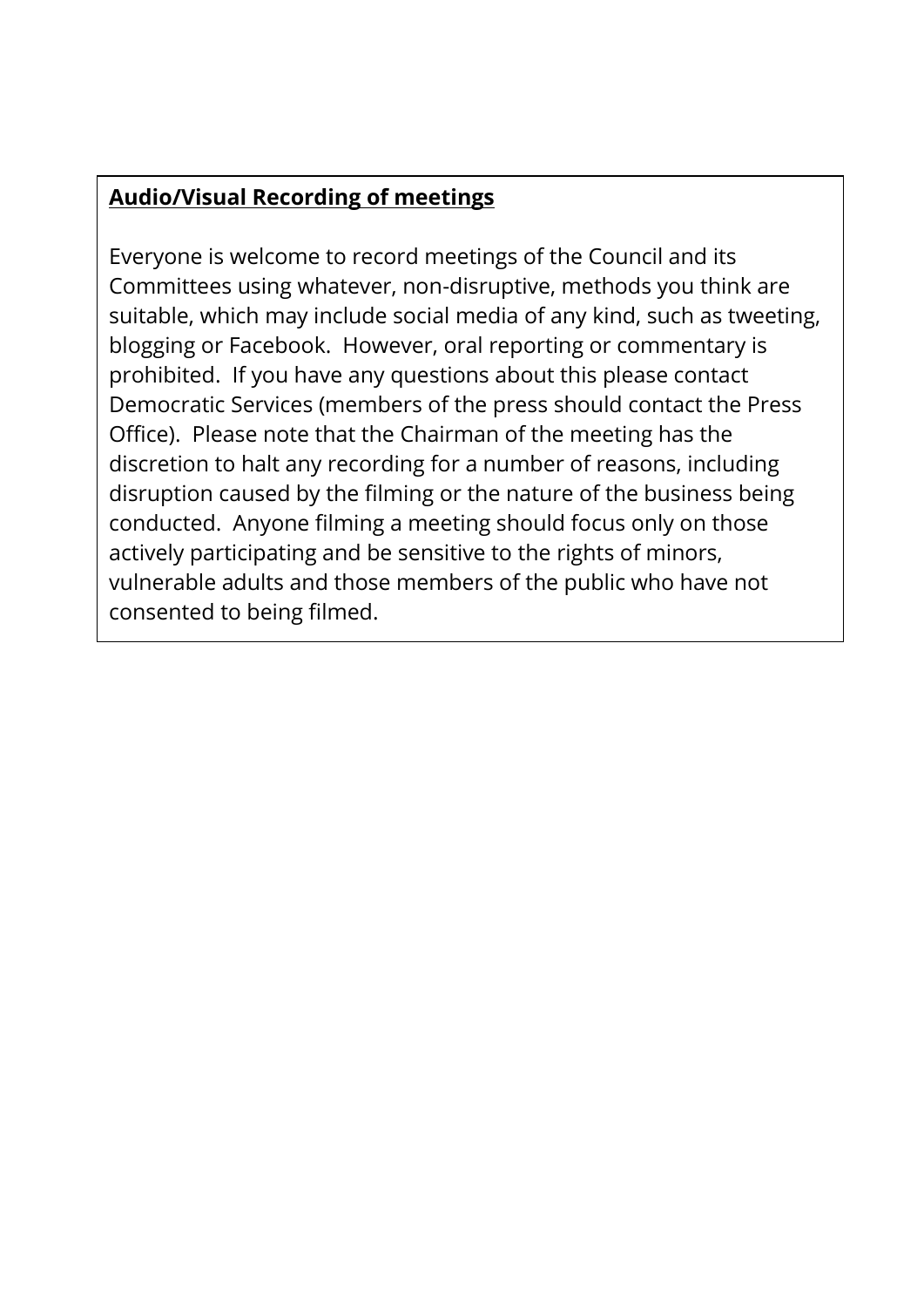#### **AGENDA**

- 1. Appointment of Vice-Chairman for 2022/23
- 2. Apologies

To receive apologies for absence.

3. Minutes - 15 February 2022 (Pages 7 - 18)

To receive the Minutes of the meeting held on 15 February 2022

- 4. Chairman's Announcements
- 5. Declarations of Interest

To receive any Member's Declaration of Interest.

6. Health and Safety Committee Minutes - 22 February 2022 (Pages 19 - 28)

To receive the Minutes of the Health and Safety Committee meeting held on 22 February 2022

- 7. Health and Safety Quarterly Review Quarter 4, Incorporating the Annual Review (Pages 29 - 50)
- 8. Human Resources Management Quarterly Statistics Report Quarter 4 2021/22 (Pages 51 - 60)
- 9. Annual Turnover Report 2021/22 (Pages 61 72)